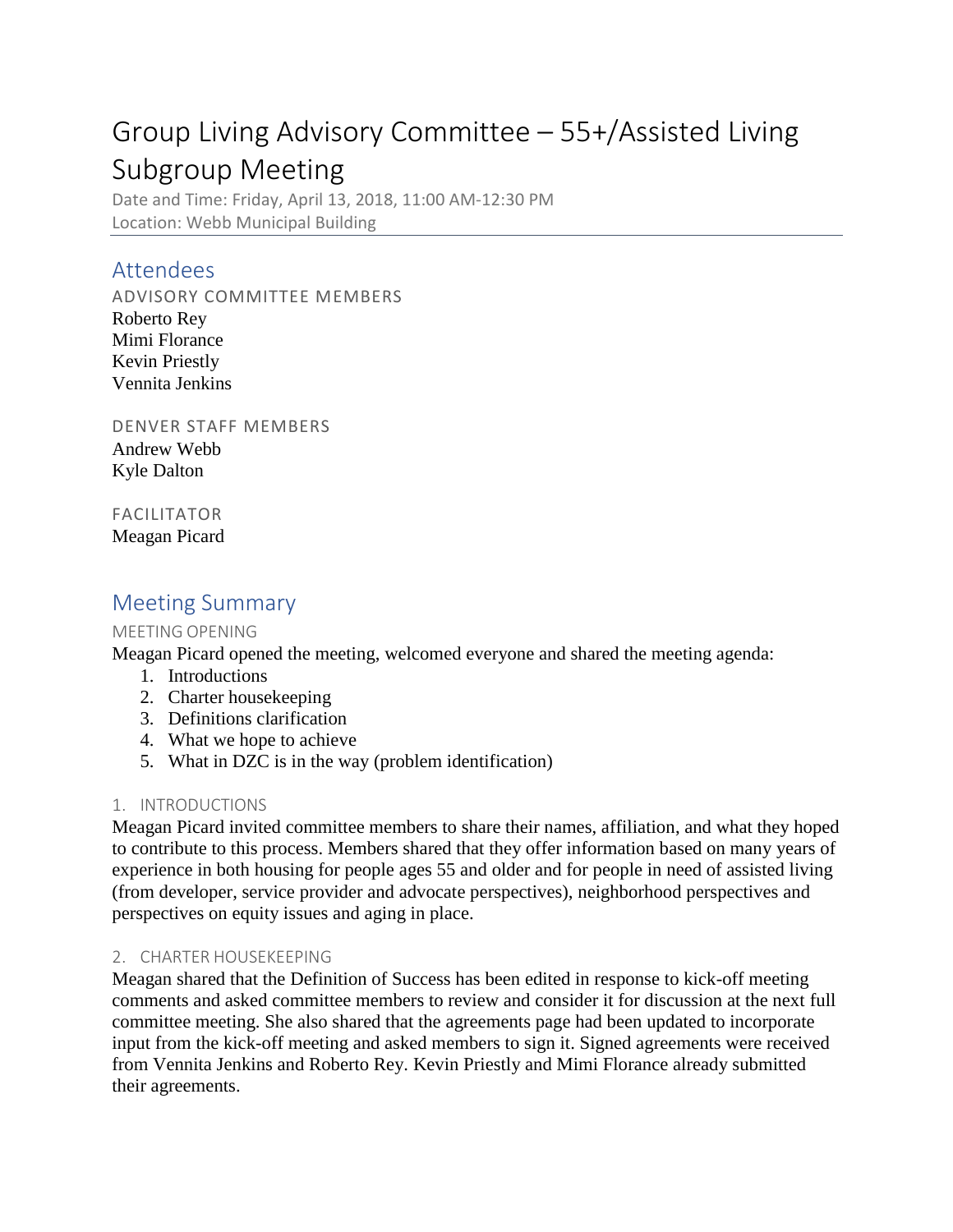- 3. DEFINITIONS CLARIFICATION
	- Group living: dwelling unit with more than single family adults (unrelated adults) as well as multiple buildings on one site and multiple use types within one building
		- o Andrew said he will send examples
		- o A question was raised about whether or not permanent supportive housing in apartment-style living should be included in scope. For now, it is considered out of scope, but more discussion on this will occur after the meeting.

#### 4. WHAT WE HOPE TO ACHIEVE

Meagan shared that we have a worksheet to help guide this process but will start with where we want to be in our future state. Participants shared desire to:

- Increase the number of unrelated people (adults) allowed to live together. Questions were raised about how much zoning should address this and whether discrimination comes into play. The group appeared to agree that fair housing laws should prevent discrimination.
	- o **Promote intergenerational living.** A clarification was made later that older adults should be allowed to live with as many unrelated adults as needed/desired in order to promote intergenerational living, which the group appeared to agree was beneficial for all involved.
- E**nable "naturally occurring retirement communities".** This was a new idea to most; it is apparently big in New York. This arrangement allows people to age in place and enables on-site service delivery and built-in positive neighborhood/community relations.
- **Prevent over-concentration in any neighborhood.** Consider all use types when planning for spacing and density. One member noted that assisted living facilities are sited based on market analysis. Another member noted that the 1500-foot assisted living spacing requirements in Aurora didn't seem necessary. A suggestion was made that 1 small facility per block didn't seem to be a problem for neighborhood residents, though parking issues should be considered.
- **Align DZC with DOH, Medicare and other federal, state and local requirements.**  The group discussed that some changes may put DZC out of alignment, but these changes are ok, assuming that changes may be sought in other forums to align to desired practices.
- **Enable range of affordable living options.** The group talked about Lafayette's (??) moratorium on assisted living facilities and said Denver could enable more, though affordability could still be a barrier. Average annual income of one organization's clients is \$11,000.

#### 5. CURRENT STATE – PROBLEM IDENTIFICATION

Few problems were identified in DZC for group living for people 55+ or in need of assisted living, except related to opening up options for less institutional group/assisted living and enabling more affordable options. Specific problems/concerns related to the DZC included:

- There are no parking requirements for independent living facilities, but there are for assisted living facilities. The group didn't think that parking was a huge issue because assisted living residents don't drive for the most part. Visitors and staff may drive though. (See F.G.I.)
- Need options for less-institutional assisted living. Otherwise, assisted living uses seem well-covered in the DZC.